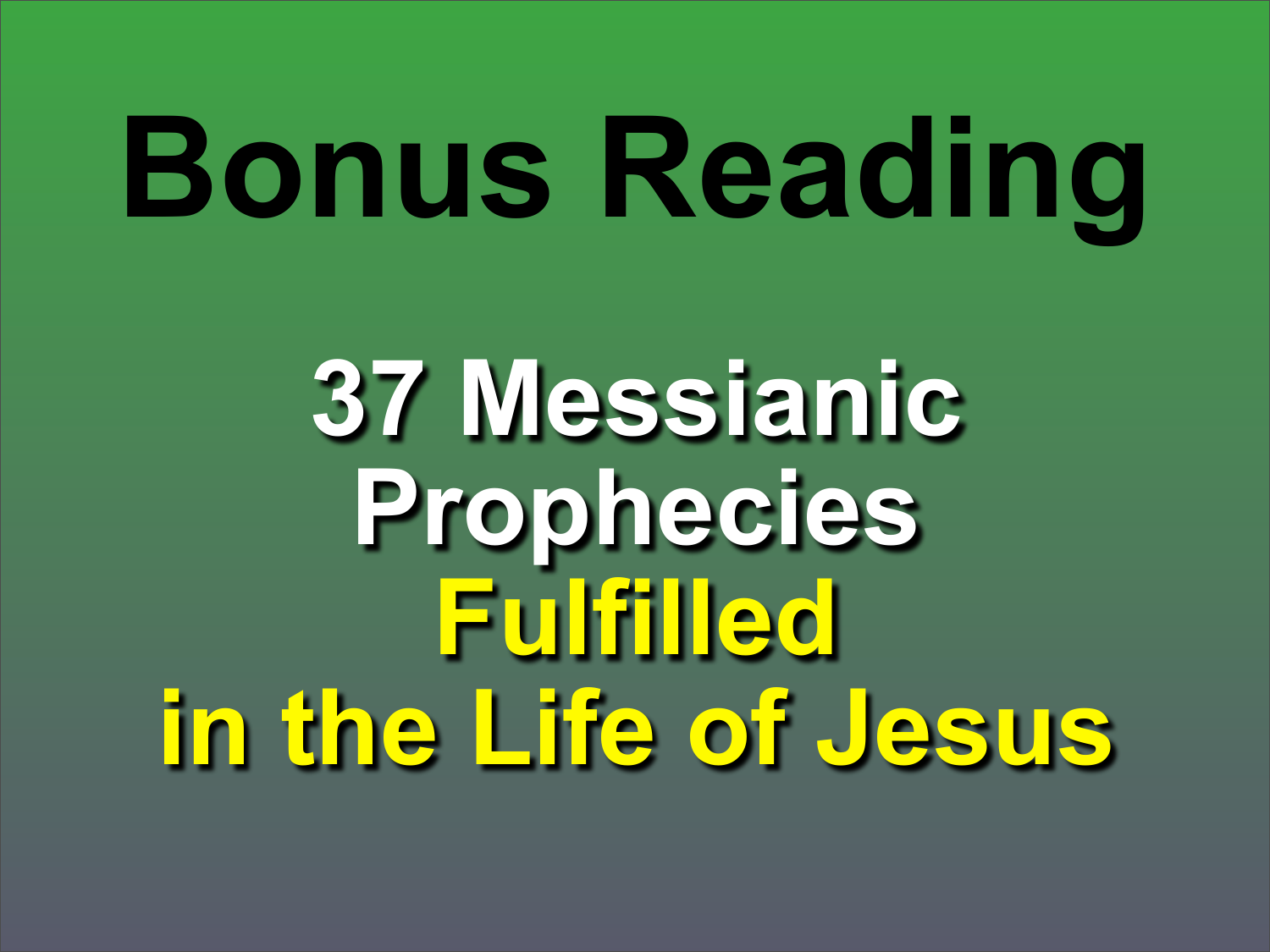### *Things over which an ordinary person could have little or no control:*

*His Forerunner: John Malachi 3:1 – Matthew 11:7 Isaiah 40:3-5 – Luke 3:2-6 Malachi 4:5-6 – Matthew 17:10-13 (See also Mark 9:11-13) Matthew 11:13-14; Luke 1:16-17*

*Note: These prophecies were written across the entire Old Testament, so were stated as early as the Garden of Eden and written as early as Moses*   $(\sim\!1,500 \text{ B.C.})$  and through **the time of Malachi** (~400 B.C.).

### *His Lineage: From woman*

*Genesis 3:14-15 – Luke 1:26-35 Isaiah 7:14 – Galatians 4:4 Matt. 1:22-23 Page 1 of 9*

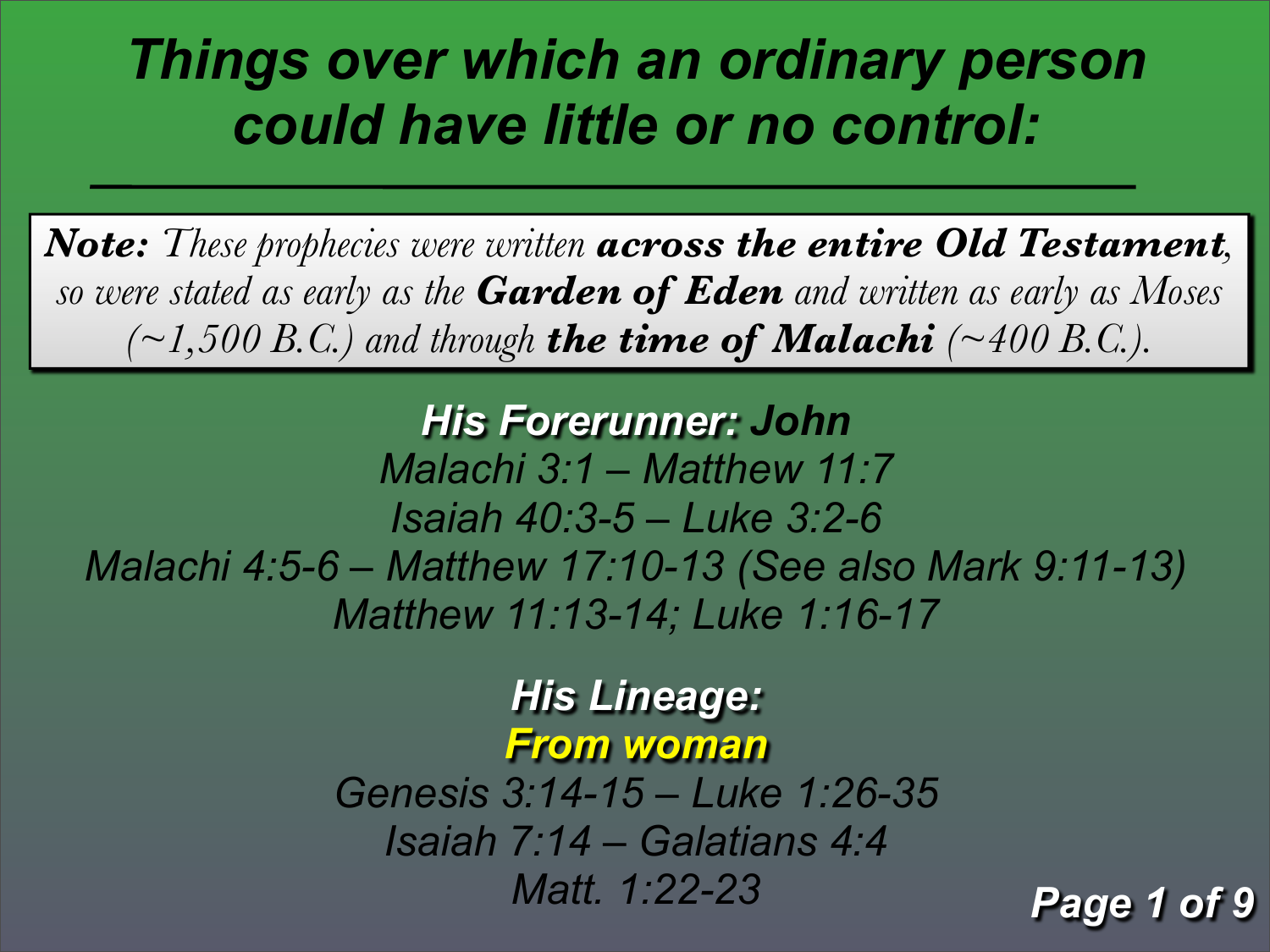*His Lineage: (continued from previous screen) From Abraham Gen. 12:1-3; 17:1, 7; 18:17-18; 22:15-18 – Luke 1:46-55, 67-74; Acts 3:25-26; Gal. 3:8, 16 From Isaac Gen. 17:9 – Matt. 1:1-2 From Jacob Numbers 24:17 – Matt. 1:1-2 From Judah Gen. 49:10 – Hebrews 7:14; Rev 5:5 From David 2 Samuel 7:8-16 – Revelation 5:5 Psalm 132:11, 17 – Acts 2:29-30 Isaiah 9:7 – Acts 13:21ff; Luke 1:32-33 From God Psalm 2:7; Psalm 45:6-7 – Matt. 3:16-17; Acts 13:33; Heb. 1:5-9; 5:5 Page 2*

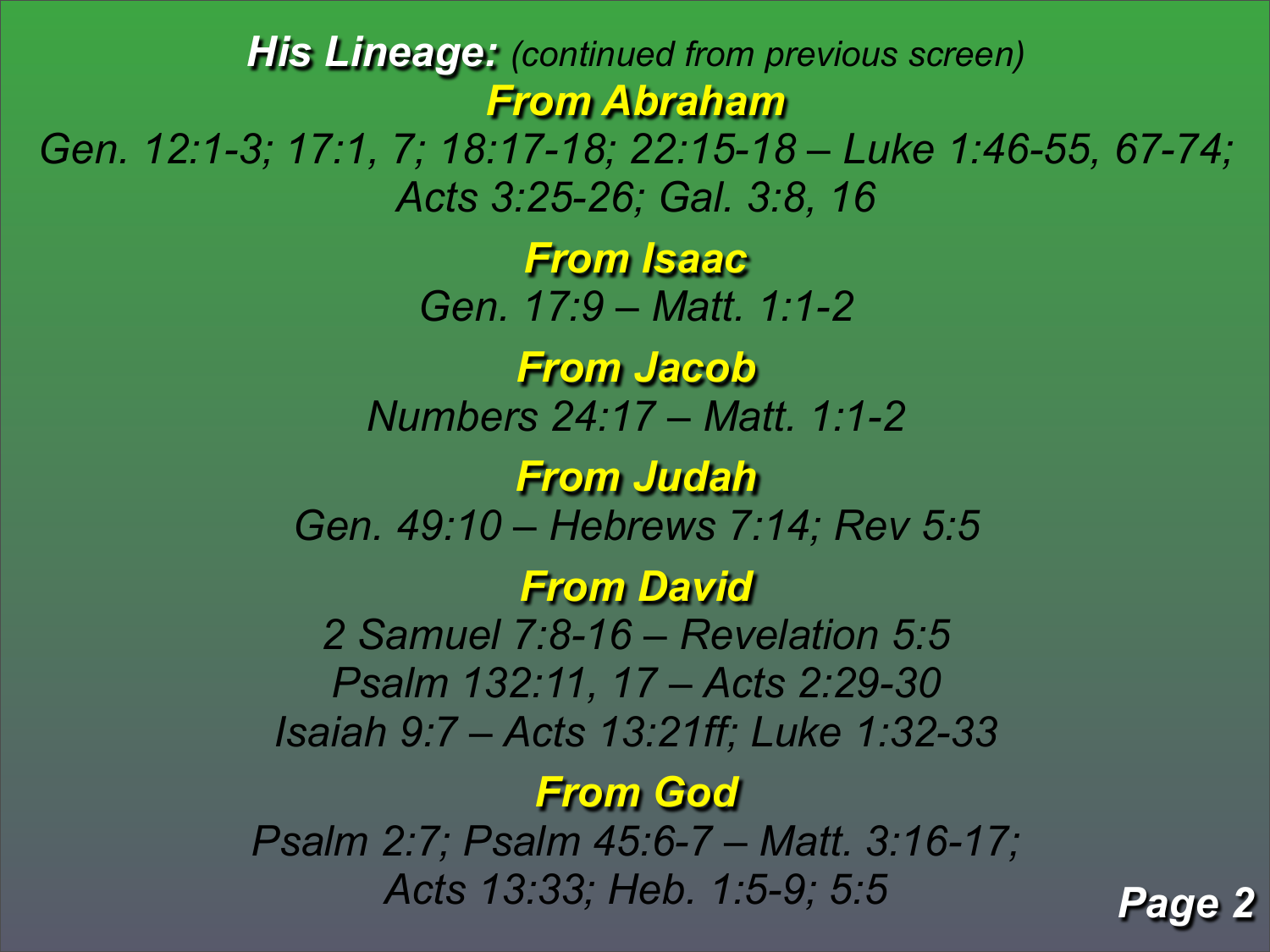### *His Human Body Psalm 8:4-6; Psalm 40:6-8 – Heb. 2:6-9; 10:4-10*

*His Mother's Virginity and The Name Given to Him: Emmanuel Isaiah 7:14 – Matthew 1:21*

*The Place of His Birth: Bethlehem Micah 5:2 – Matthew 2:6; Luke 2:4-5; John 7:42*

*The Place of His Family's Escape: Egypt Hosea 11:1; Numbers 23:22; 24:8 – Matthew 2:15*

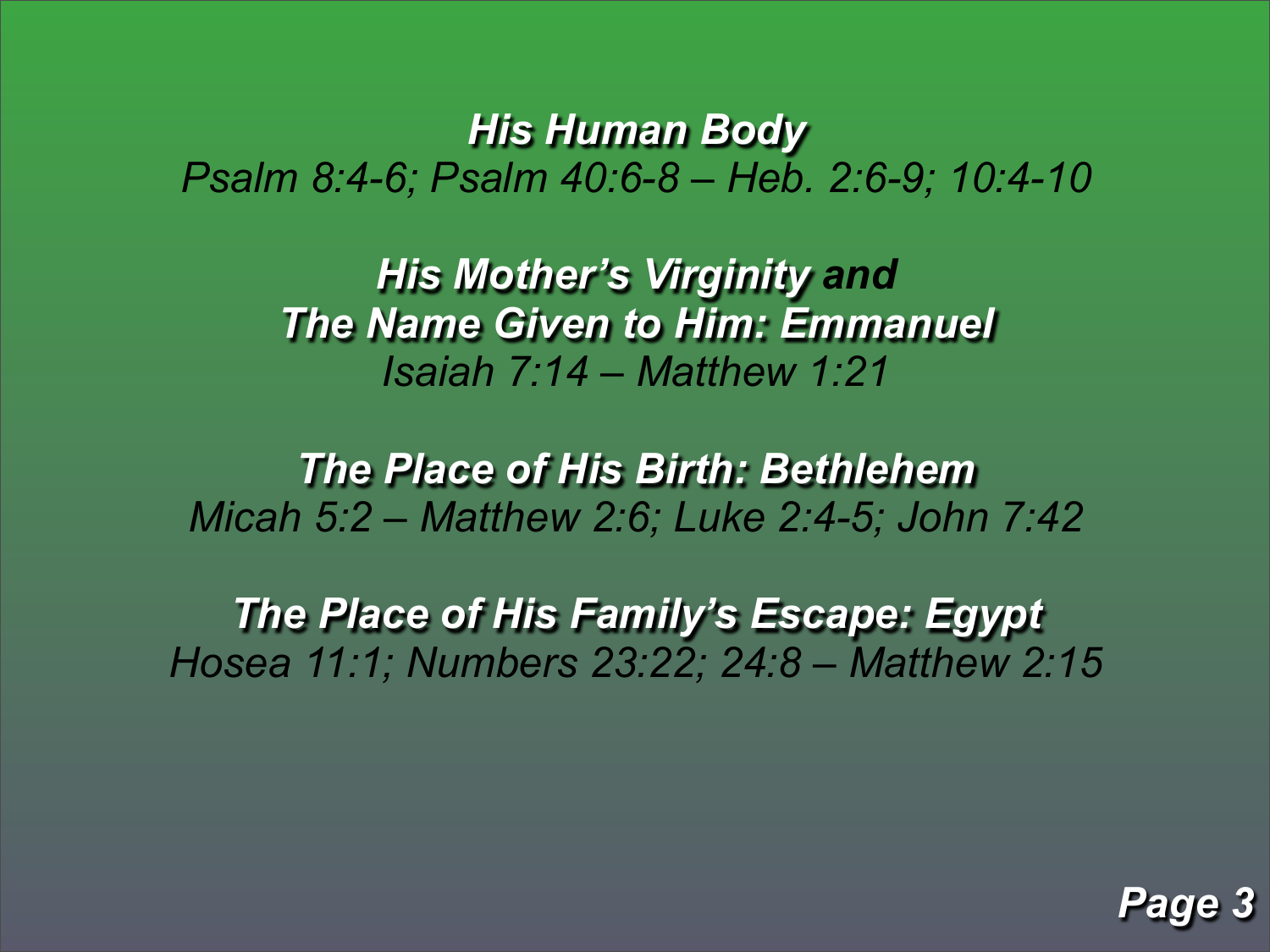*Herod's Massacre of the Male Children Jeremiah 31:15 – Matthew 2:18*

*The Place in Which His Parents Raised Him: Nazareth Judges 13:5 (?) – Matthew 2:23*

> *The Children's Praise of Him Psalm 8:2 – Matthew 21:15-16*

*The Jewish Leaders' Rejection of Him Psalm 118:22-23; Isaiah 28:16 – Matthew 21:42; Luke 4:16-29; John 1:11*

*The Disciples' Abandonment of Him Zechariah 13:7 – Matthew 26:31 (See also vv. 54, 56)*

> *Judas' Use of the Blood Money Jeremiah 32:6-9 – Matthew 27:1-10 Page 4*



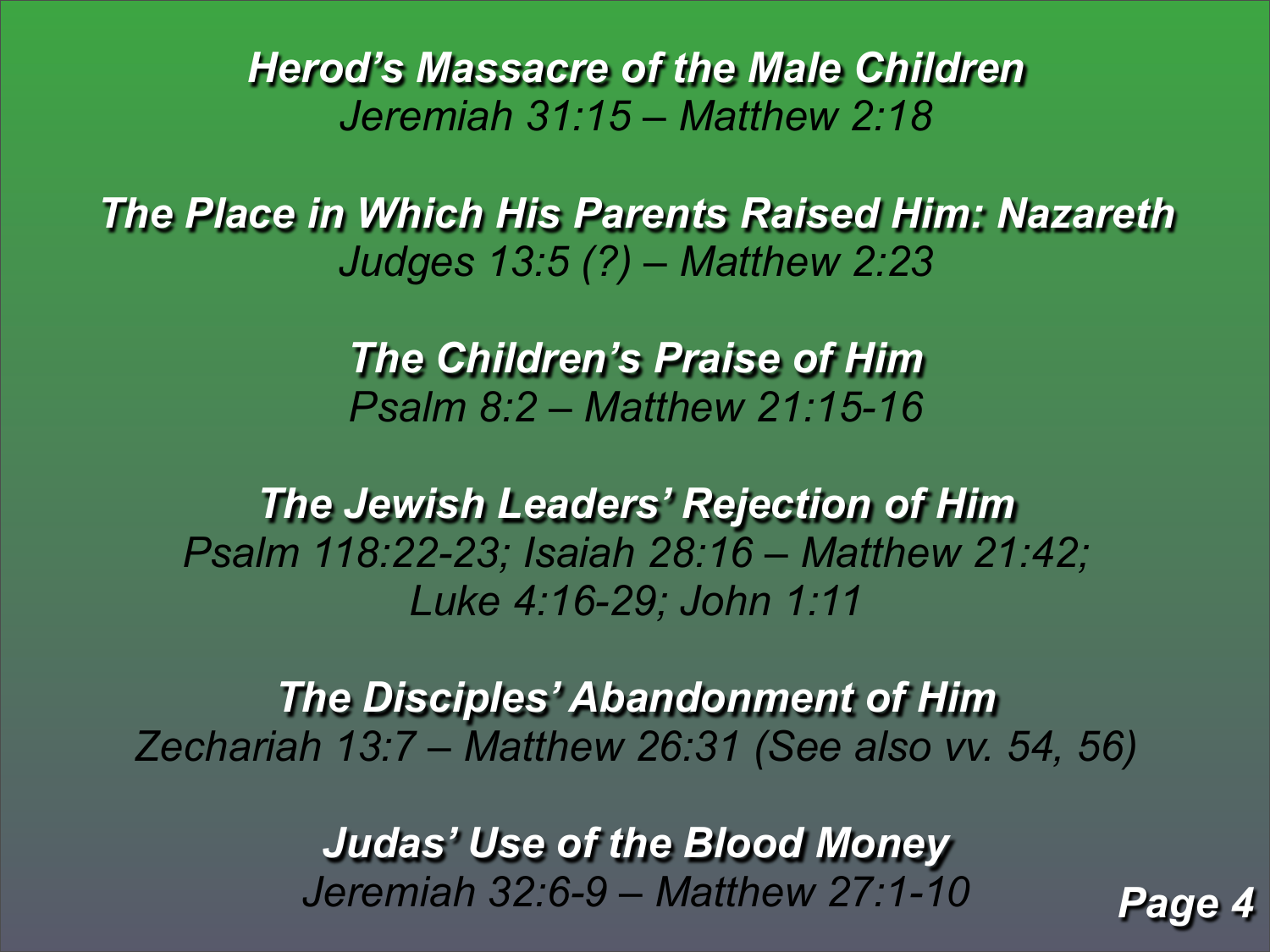*Pilate's Condemnation of Jesus with the Thieves Isaiah 53:12 – Mark 15:27-28*

*The Soldiers' Casting of Lots for His Clothing Psalm 22:18 – Matthew 27:35/John 19:24*

*The Mode of His Execution: Crucifixion Psalm 22:1 – Matt. 27:46*

*Jesus' Thirst and the Offer of Sour Wine Psalm 22:15; 69:21 – John 19:28-29*

*The Way to Prove He had Died: Piercing Zechariah 12:10 – John 19:32-37*

*The Place He Was Buried: A Rich Man's Tomb Isaiah 53:9 – Mark 15:43-46*

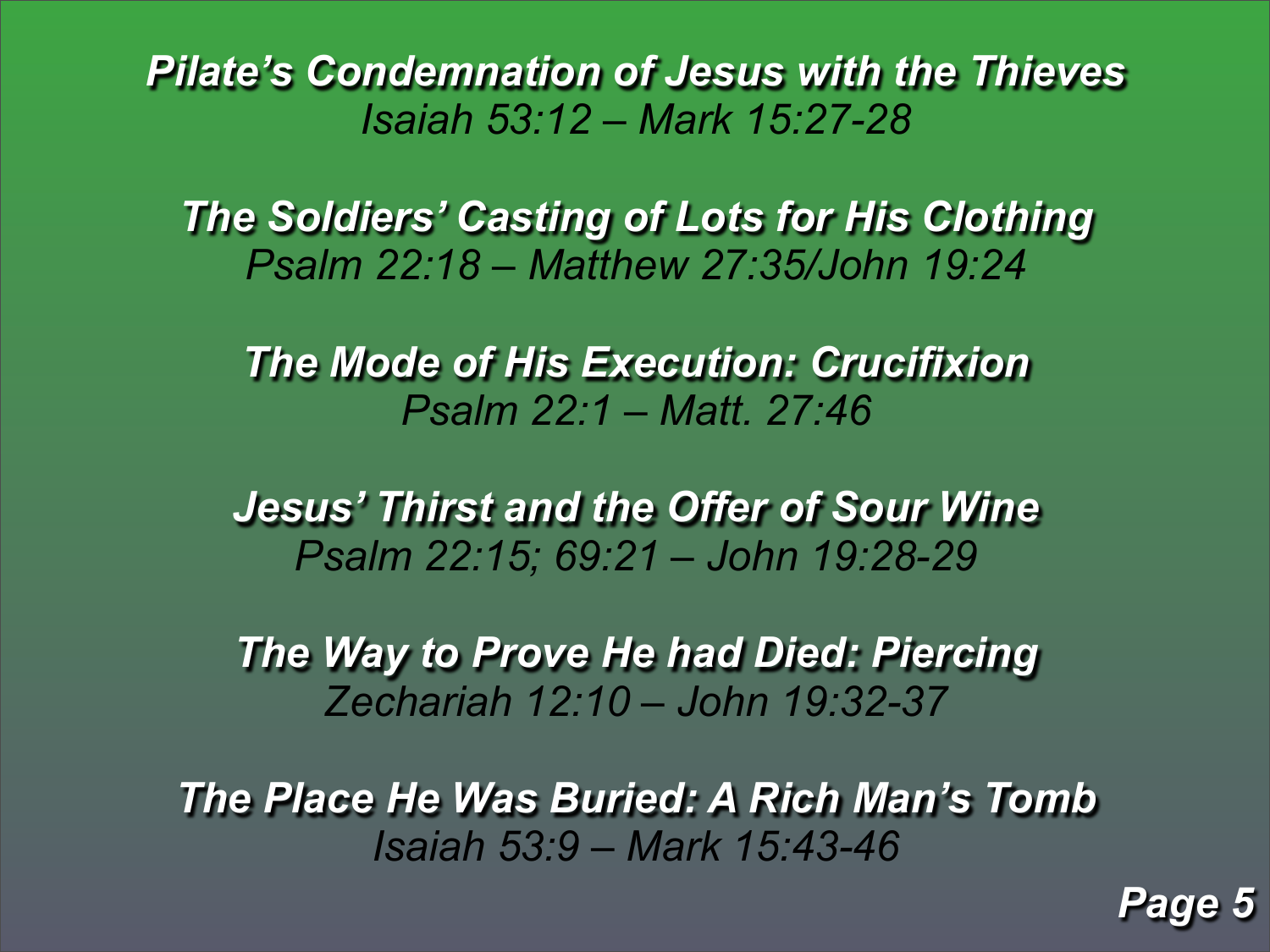### *Summary Concerning the "Passion" of Jesus*

*"'Why did the Gentiles rage, and the peoples plot in vain? <sup>26</sup>The kings of the earth set themselves, and the rulers were gathered together, against the Lord and against his Anointed' – 27 for truly in this city there were gathered together against your holy servant Jesus, whom you anointed, both Herod and Pontius Pilate, along with the Gentiles and the peoples of Israel, 28 to do whatever your hand and your plan had predestined to take place." – Acts 4:25-28*

> *His Resurrection Psalm 16:8-11 – Acts 2:24-28*

*His Ascension Psalm 110:1 – Acts 2:33-35 (See also Matthew 22:44)*

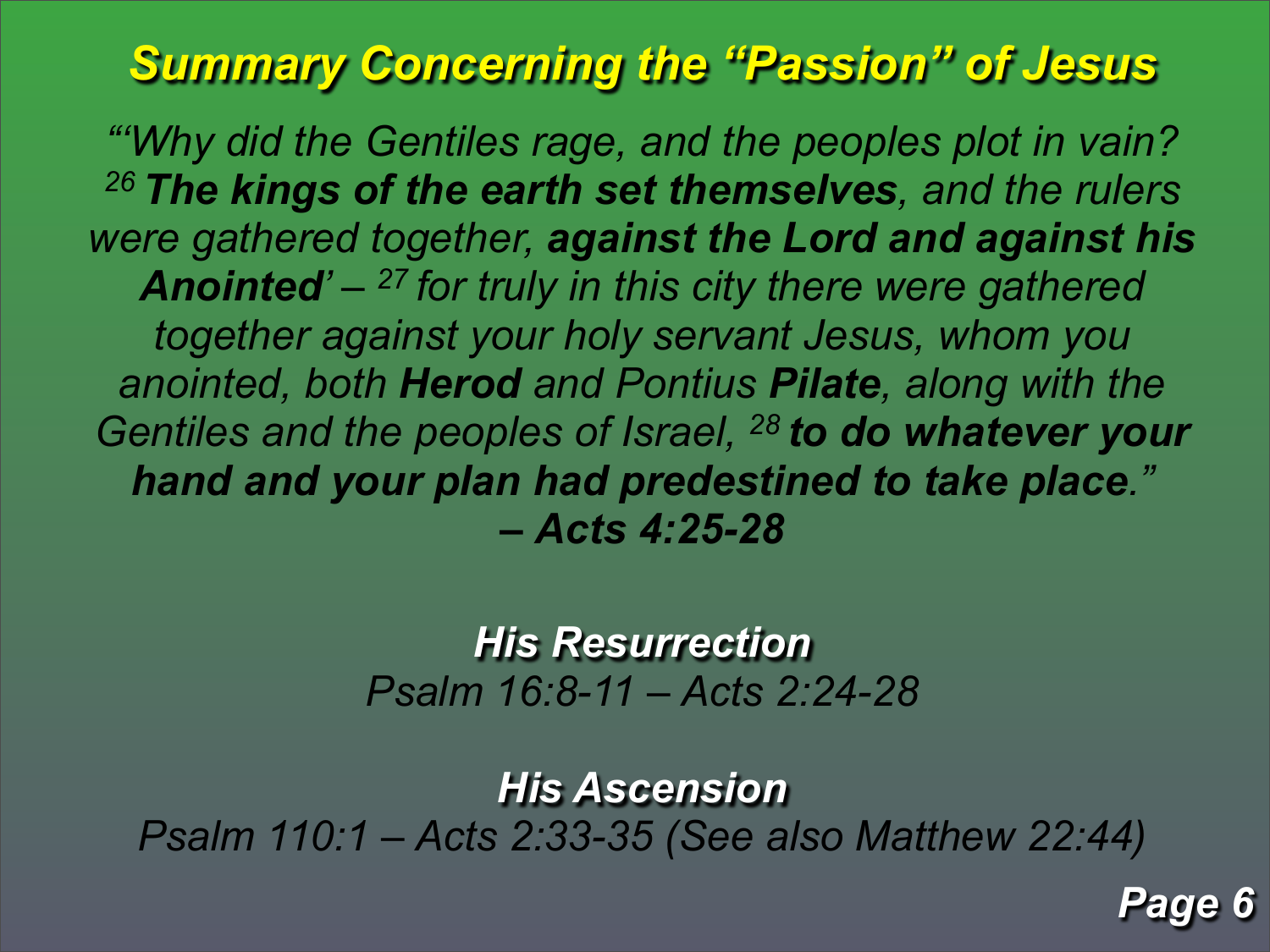### *Things over which Jesus had more direct control:*

### *His Base of Operation: Galilee Isaiah 9:1-2 – Matthew 4:13-16; Luke 4:16-21*

*His Meek Temperament Isaiah 42:1-4 – Matthew 12:16-21*

*His Zeal Psalm 69:9 – John 2:13-17*

*His Use of Parables Psalm 78:2 – Matthew 13:34-35 (Also verses 10-15)* 



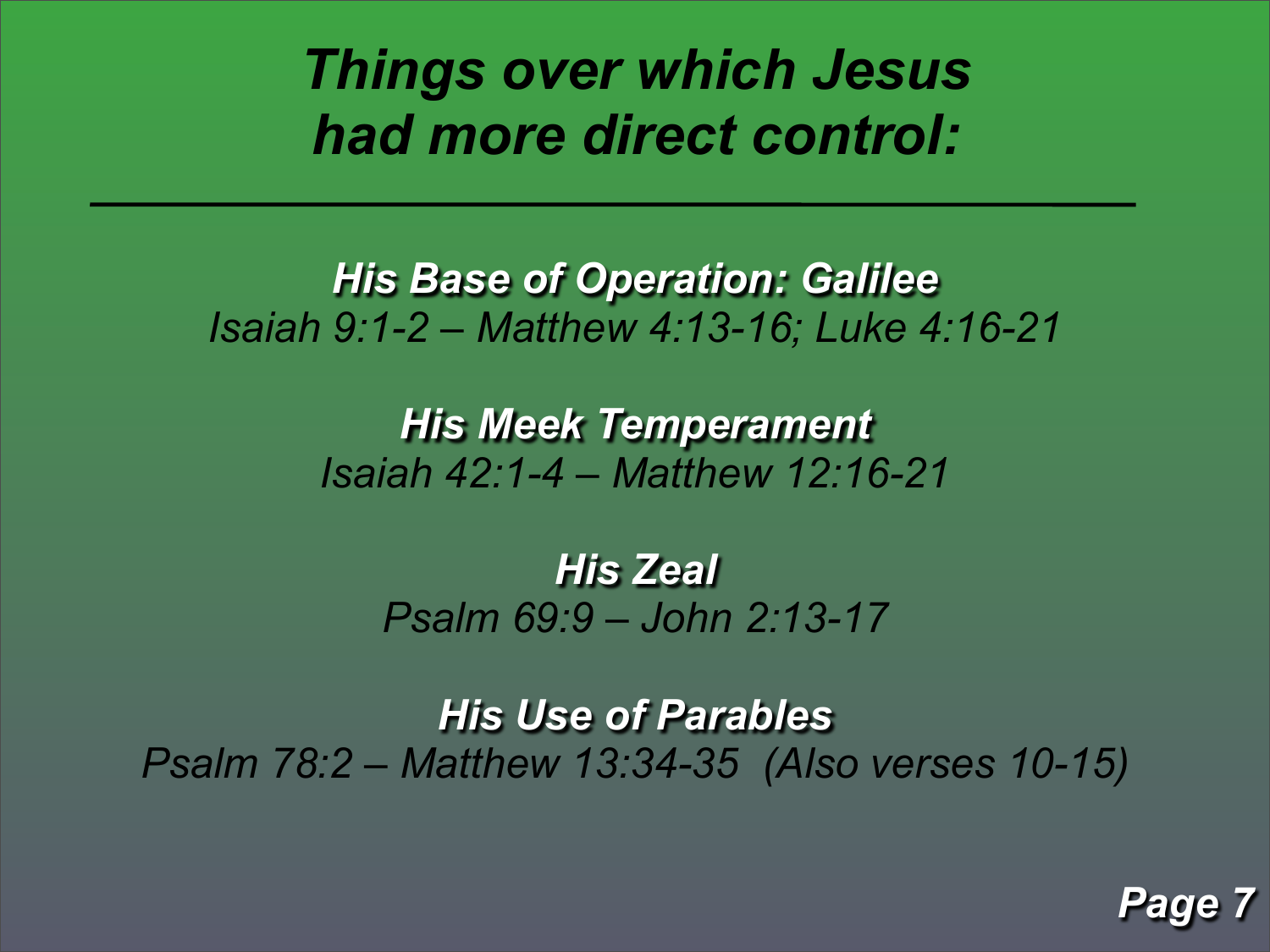### *Things over which Jesus had more direct control:*

*His Use of Healing Isaiah 53:4 – Matthew 8:16-17*

*His Lowly-But-Triumphant Entry into Jerusalem Zechariah 9:9 – Matthew 21:1-6*